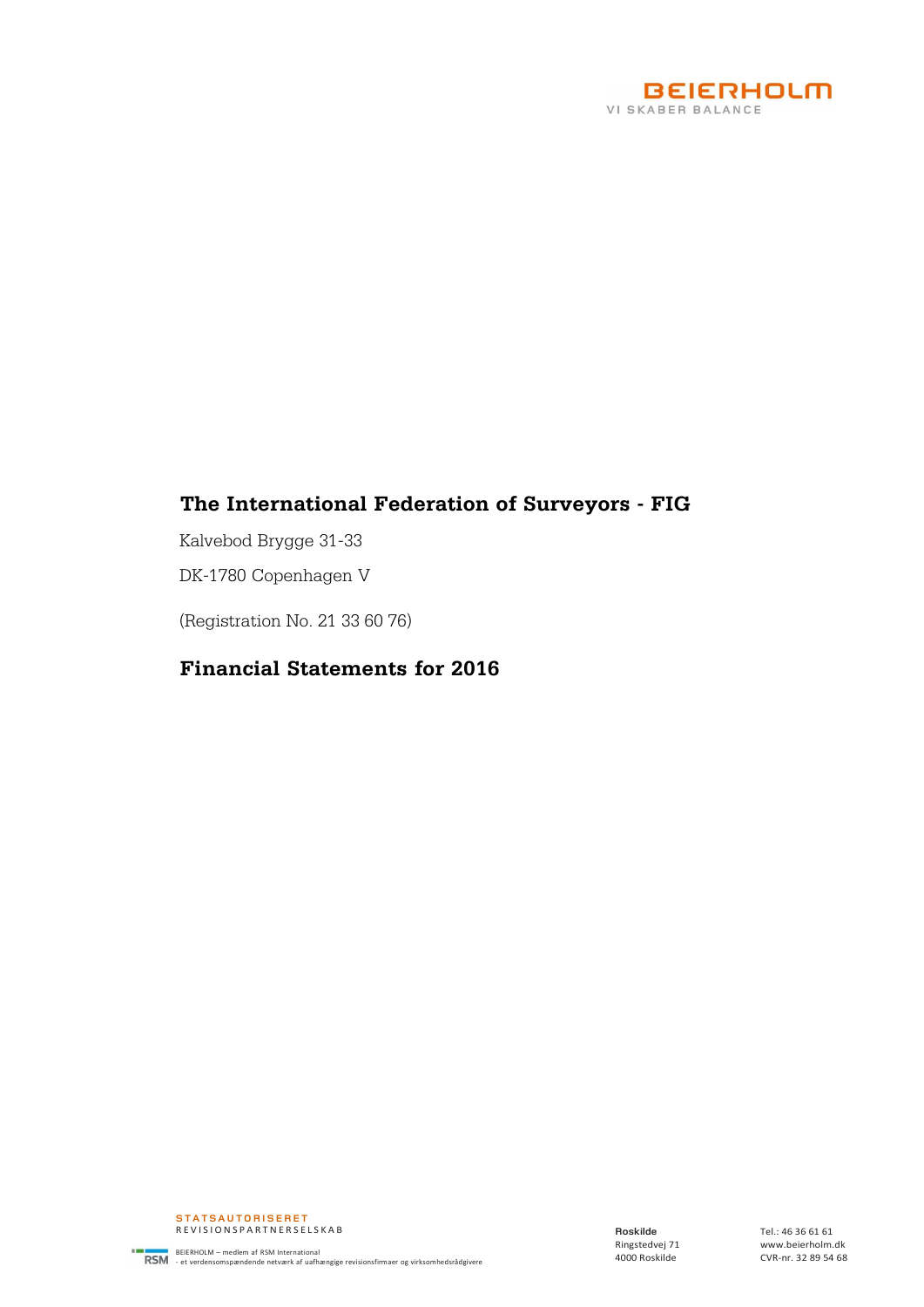## **Table of contents Page**

**Statements**

| Statement of the Board of Directors and the Board of Executives     |          |
|---------------------------------------------------------------------|----------|
|                                                                     | $3 - 5$  |
|                                                                     |          |
| Report of the Board of Directors and the Board of Executives        |          |
|                                                                     | 6        |
|                                                                     |          |
| Financial Statements for 1 January 2016 to 31 December 2016 for FIG |          |
|                                                                     | $7 - 8$  |
|                                                                     | $9 - 10$ |
|                                                                     |          |

## **Financial Statements for 1 January 2016 to 31 December 2016 for the FIG Foundation**

| Income statemen         |  |
|-------------------------|--|
| <b>Balance</b><br>sheet |  |

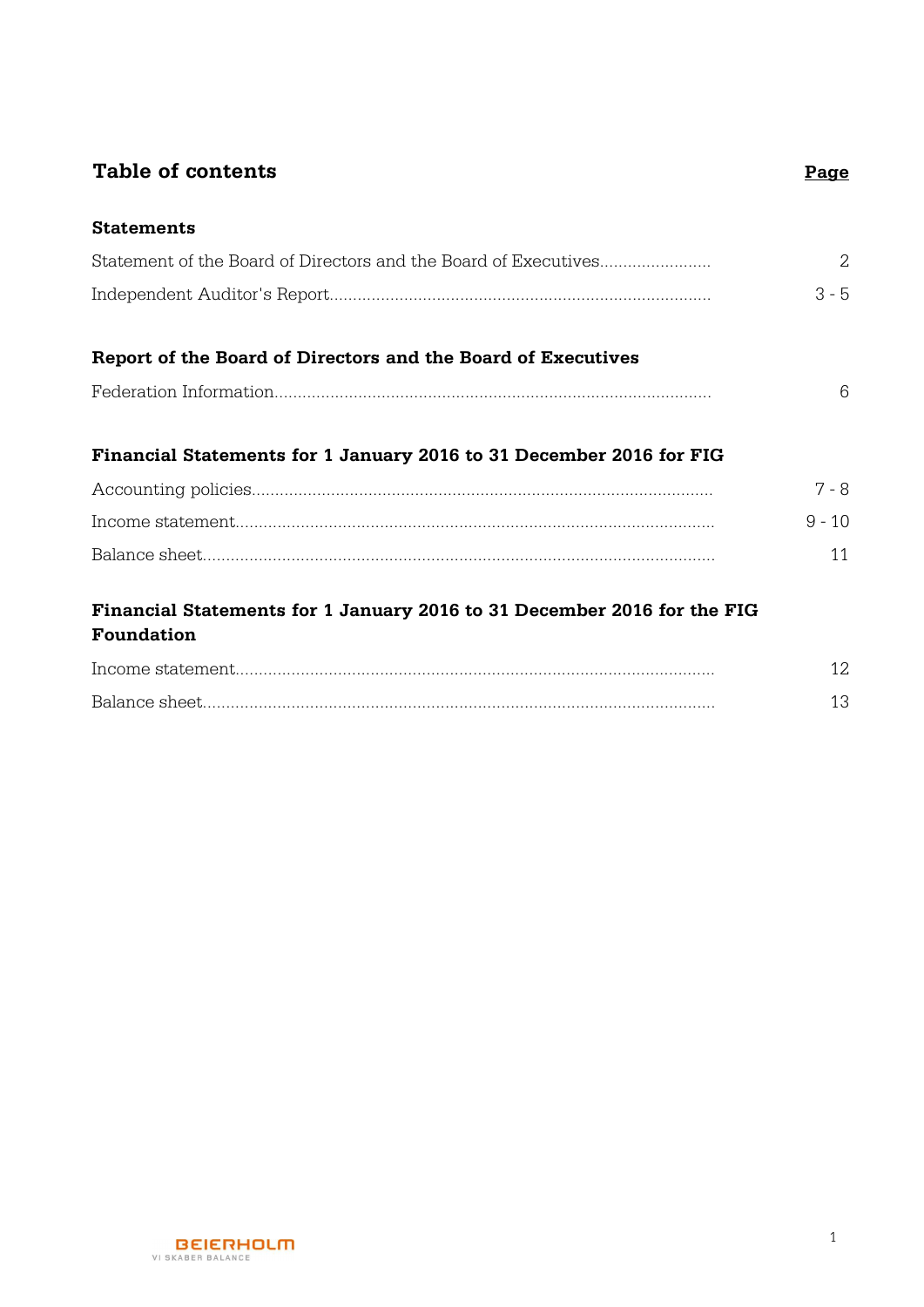## **Statement of the Management and the Council**

Today the management have discussed and approved the Financial Statements for 1 January -31 December 2016.

The Financial Statements have been presented in accordance with the generally accepted accounting principles of associations.

In our opinion the Federation and Foundation's financial statements give a true and fair view of the Federation and Foundation's financial position at 31 December 2016.

We recommend the Financial Statements to be approved at the annual general assembly.

Copenhagen, 8 February 2017

## **FIG Manager**

Louise Friis-Hansen

## **Council**

Chryssy A Potsiou Rudolf Staiger Diane Dumashie President Vice President Vice President

Vice President Vice President

Mikael Lilje **Orhan Ercan** 

The annual financial report is submitted for approvement at the general assembly on / 2017

Chryssy A Potsiou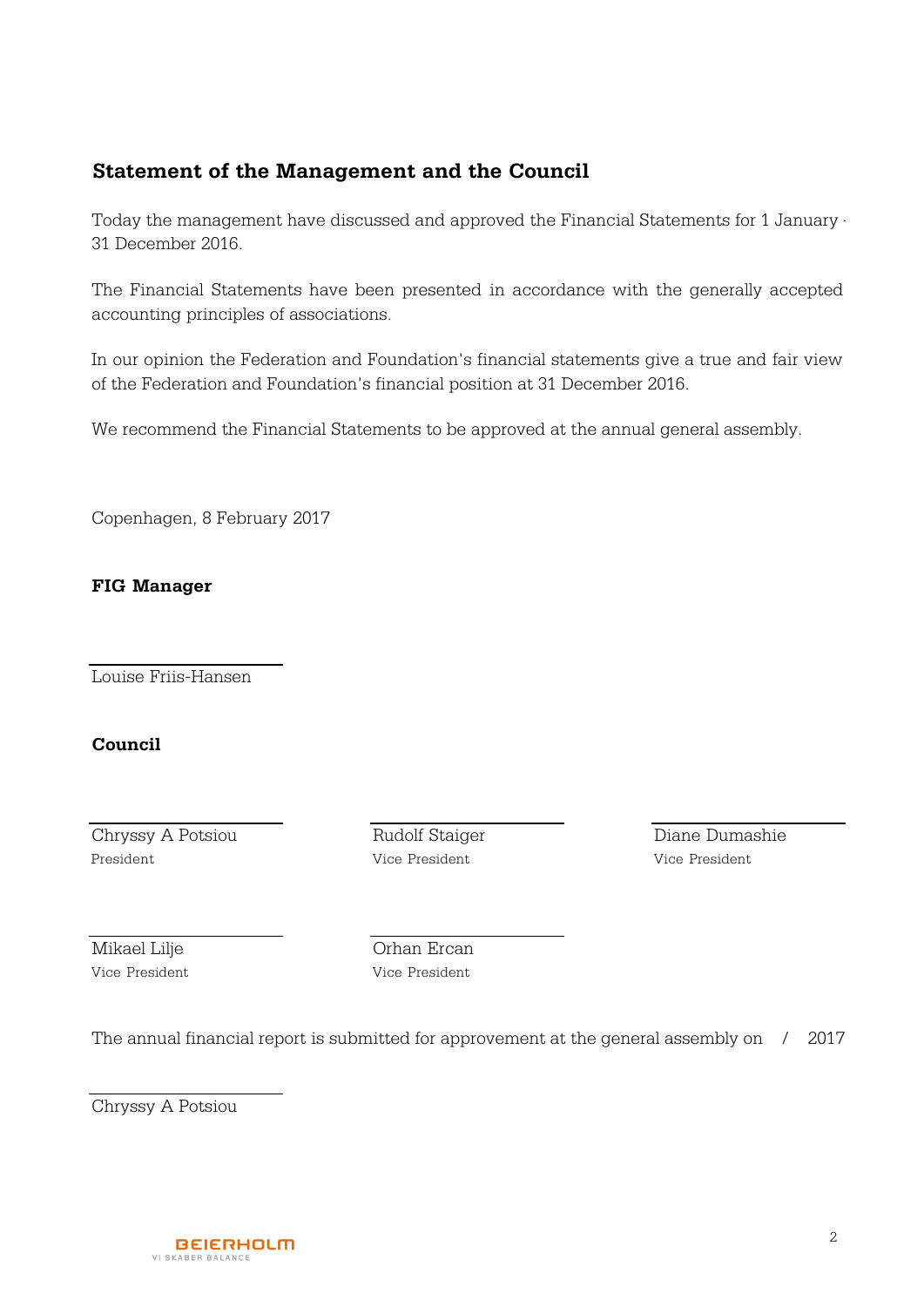## **Independent Auditor's Report**

## **To the members of The International Federation of Surveyors - FIG**

## **Opinion**

We have audited the financial statements of The International Federation of Surveyors and FIG Foundation for the financial year 1 January 2016 to 31 December 2016, which comprise income statement and balance sheet including summary of significant accounting policies. The financial statements are prepared in accordance with generally accepted accounting principles of associations.

In our opinion, the financial statements give a true and fair view of the financial position of the association at 31 December 2016, and of the results of the association operations for the financial year 1 January 2016 to 31 December 2016 in accordance with generally accepted accounting principles of associations.

## **Basis for opinion**

We conducted our audit in accordance with International Standards on Auditing and the additional requirements applicable in Denmark. Our responsibilities under those stand-ards and requirements are further described in the "Auditor's responsibilities for the audit of the financial statements" section of our report. We are independent of the company in accordance with the International Ethics Standards Board for Accountants' Code of Ethics for Professional Accountants (IESBA Code) and the additional requirements applicable in Denmark, and we have fulfilled our other ethical responsibilities in accordance with these requirements. We believe that the audit evidence we have obtained is sufficient and appropriate to provide a basis for our opinion.

#### **Statement on management and council's review**

Management and the council is responsible for management and council's review.

Our opinion on the financial statements does not cover management's review, and we do not express any form of assurance conclusion thereon.

In connection with our audit of the financial statements, our responsibility is to read management's review and, in doing so, consider whether management and council's review is materially inconsistent with the financial statements or our knowledge obtained during the audit, or otherwise appears to be materially misstated.

Moreover, it is our responsibility to consider whether management and council's review provides the information required under the accounting principles of associations.

Based on the work we have performed, we conclude that management and council's review is in accordance with the financial statements and has been prepared in accordance with the requirements of the accounting principles of associations. We did not identify any material misstatement of management and council's review.

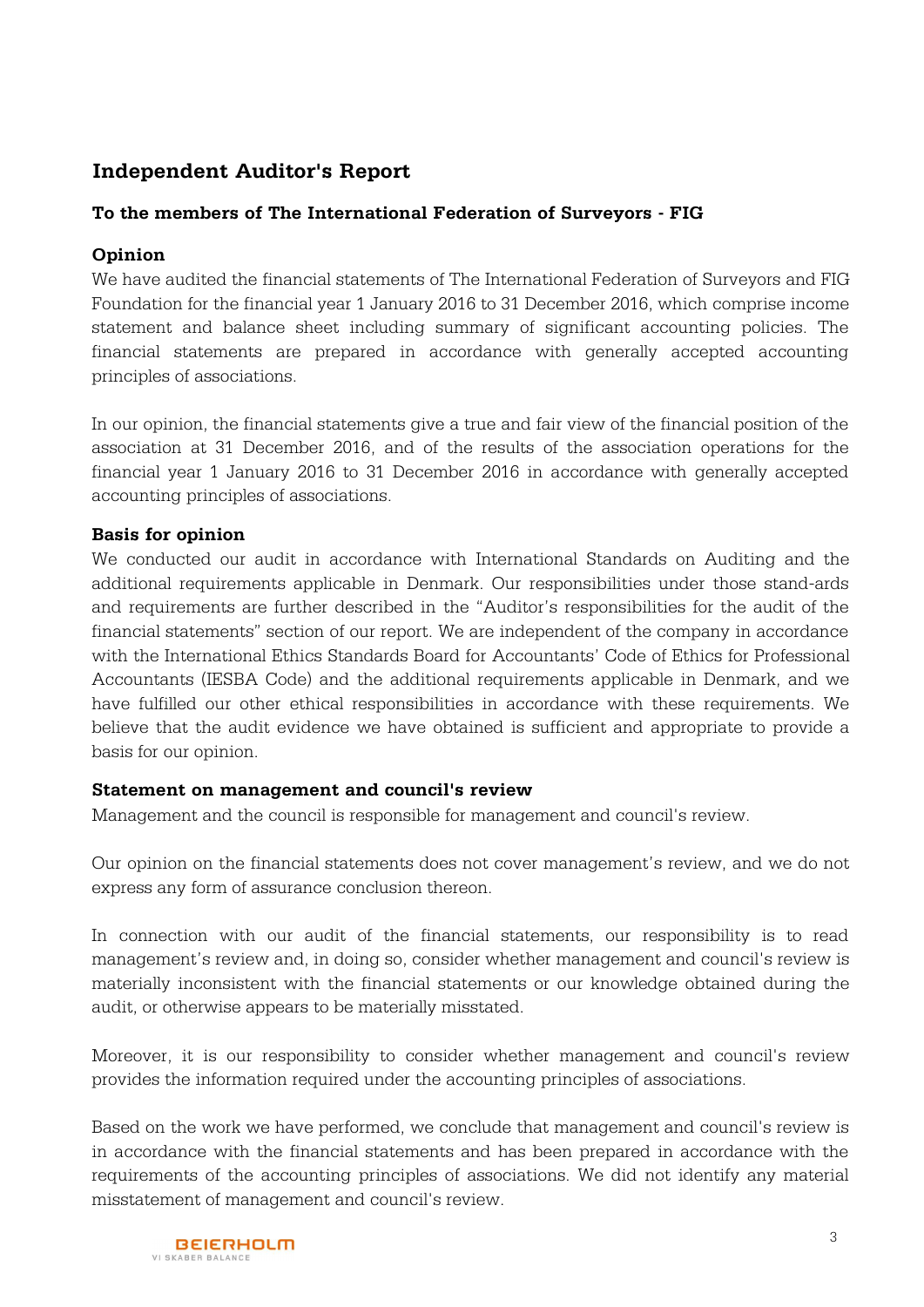## **Independent Auditor's Report - Continued**

### **Management's and council's responsibilities for the financial statements**

Management and the council is responsible for the preparation of financial statements that give a true and fair view in accordance the generally accepted accounting principles of associations, and for such internal control as management determines is necessary to enable the preparation of financial statements and that are free from material misstatement, whether due to fraud or error.

In preparing the financial statements, management and council is responsible for assessing the association's ability to continue as a going concern, disclosing, as applicable, matters related to going concern and using the going concern basis of accounting in preparing the financial statements unless management and council either intends to liquidate the association or to cease operations, or has no realistic alternative but to do so.

#### **Auditor's responsibilities for the audit of the financial statements**

Our objectives are to obtain reasonable assurance about whether the financial statements as a whole are free from material misstatement, whether due to fraud or error, and to issue an auditor's report that includes our opinion. Reasonable assurance is a high lev-el of assurance, but is not a guarantee that an audit conducted in accordance with Inter-national Standards on Auditing and the additional requirements applicable in Denmark will always detect a material misstatement when it exists. Misstatements can arise from fraud or error and are considered material if, individually or in the aggregate, they could reasonably be expected to influence the economic decisions of users taken on the basis of these financial statements.

As part of an audit conducted in accordance with International Standards on Auditing and the additional requirements applicable in Denmark, we exercise professional judgment and maintain professional skepticism throughout the audit. We also:

• Identify and assess the risks of material misstatement of the financial statements, whether due to fraud or error, design and perform audit procedures responsive to those risks, and obtain audit evidence that is sufficient and appropriate to provide a basis for our opinion. The risk of not detecting a material misstatement resulting from fraud is higher than for one resulting from error as fraud may involve collusion, forgery, intentional omissions, misrepresentations, or the override of internal control.

• Obtain an understanding of internal control relevant to the audit in order to design audit procedures that are appropriate in the circumstances, but not for the purpose of expressing an opinion on the effectiveness of the company's internal control.

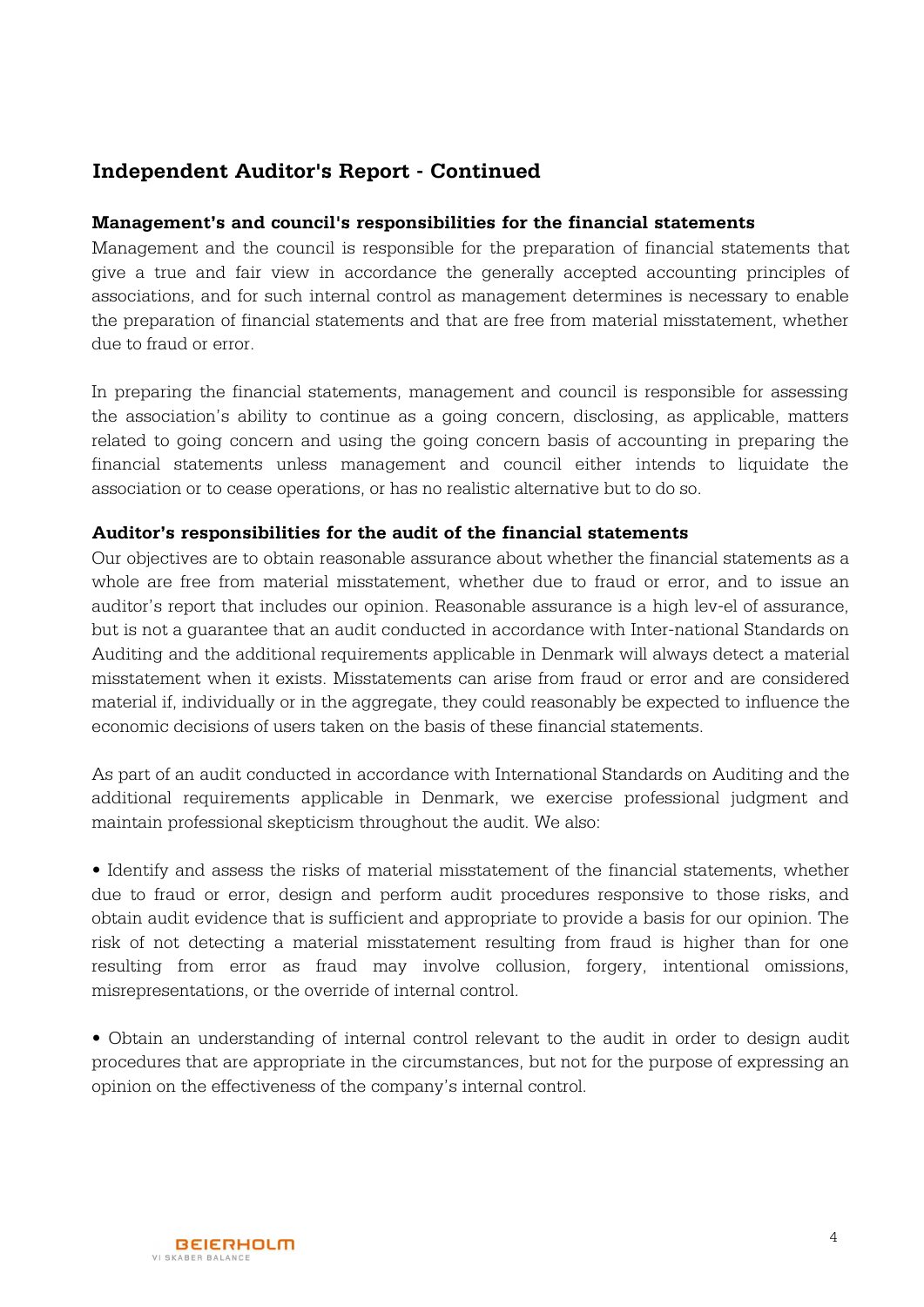## **Independent Auditor's Report - Continued**

• Evaluate the appropriateness of accounting policies used and the reasonableness of accounting estimates and related disclosures made by management.

• Conclude on the appropriateness of management's use of the going concern basis of accounting in preparing the financial statements and, based on the audit evidence obtained, whether a material uncertainty exists related to events or conditions that may cast significant doubt on the company's ability to continue as a going concern. If we conclude that a material uncertainty exists, we are required to draw attention in our auditor's report to the related disclosures in the financial statements or, if such disclosures are inadequate, to modify our opinion. Our conclusions are based on the audit evidence obtained up to the date of our auditor's report. However, future events or conditions may cause the company to cease to continue as a going concern.

• Evaluate the overall presentation, structure and contents of the financial statements, including the disclosures, and whether the financial statements represent the underlying transactions and events in a manner that gives a true and fair view.

We communicate with those charged with governance regarding, among other matters, the planned scope and timing of the audit and significant audit findings, including any significant deficiencies in internal control that we identify during our audit.

Roskilde, 8 February 2017

#### **Beierholm Statsautoriseret Revisionspartnerselskab**

CVR no. 32895468

Carsten Johnsen State Authorized Public Accountant

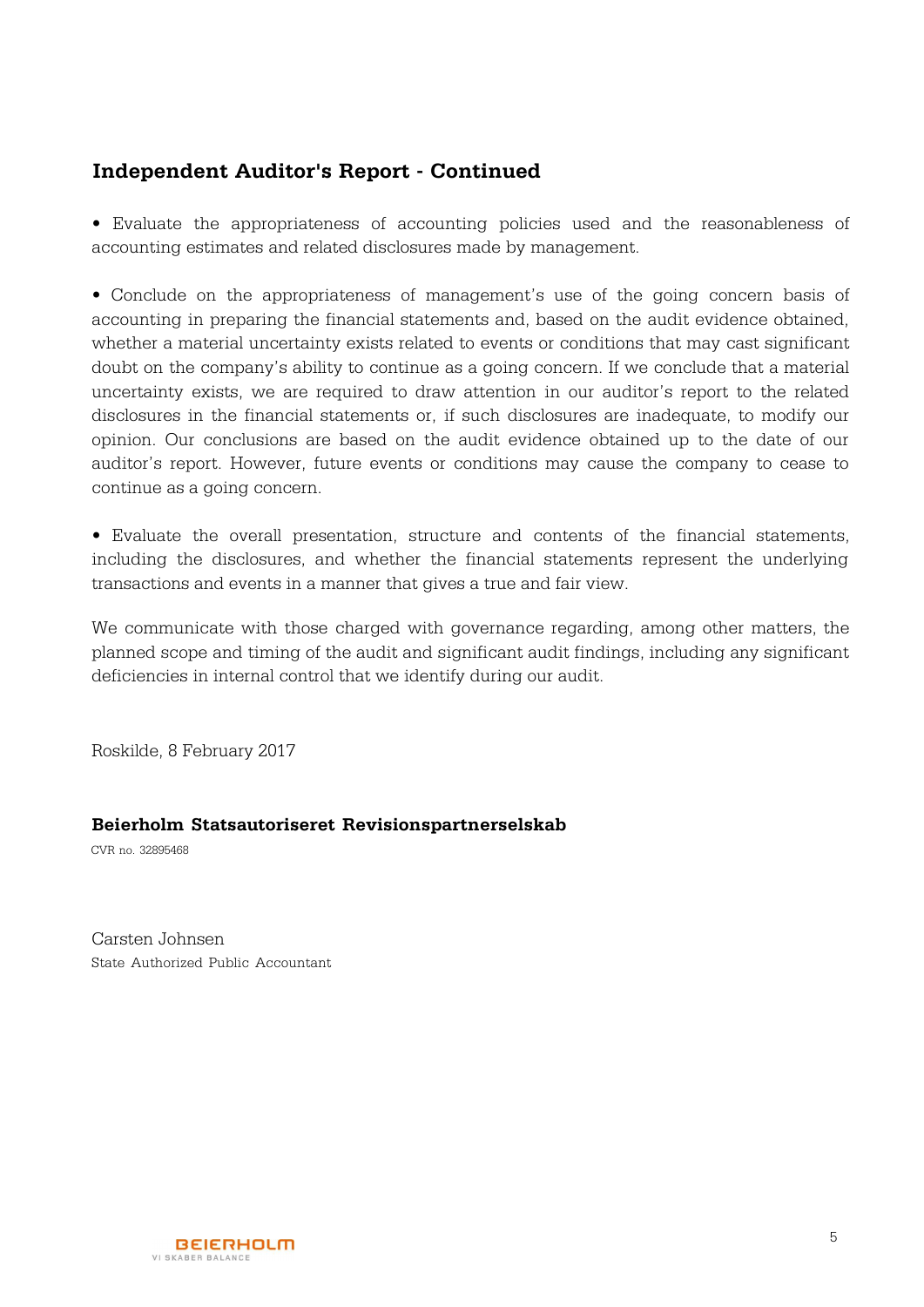## **Federation Information**

| <b>Federation</b>  | The International Federation of Surveyors - FIG<br>Kalvebod Brygge 31-33<br>DK-1780 Copenhagen V |                                                       |
|--------------------|--------------------------------------------------------------------------------------------------|-------------------------------------------------------|
|                    | Telephone:<br>Internet:<br>E-mail:                                                               | +45 38 86 10 81<br>www.fig.net<br>fig@fig.net         |
|                    | Registration No.<br>Registered in:<br>Financial year:                                            | 21 33 60 76<br>Copenhagen<br>1 January to 31 December |
| Council            | Chryssy A Potsiou<br>Rudolf Staiger<br>Diane Dumashie<br>Mikael Lilje<br>Orhan Ercan             |                                                       |
| <b>FIG Manager</b> | Louise Friis-Hansen                                                                              |                                                       |
| <b>Auditor</b>     | Beierholm<br>State Authorized Public Accountant<br>Ringstedvej 71<br>DK-4000 Roskilde<br>Denmark |                                                       |

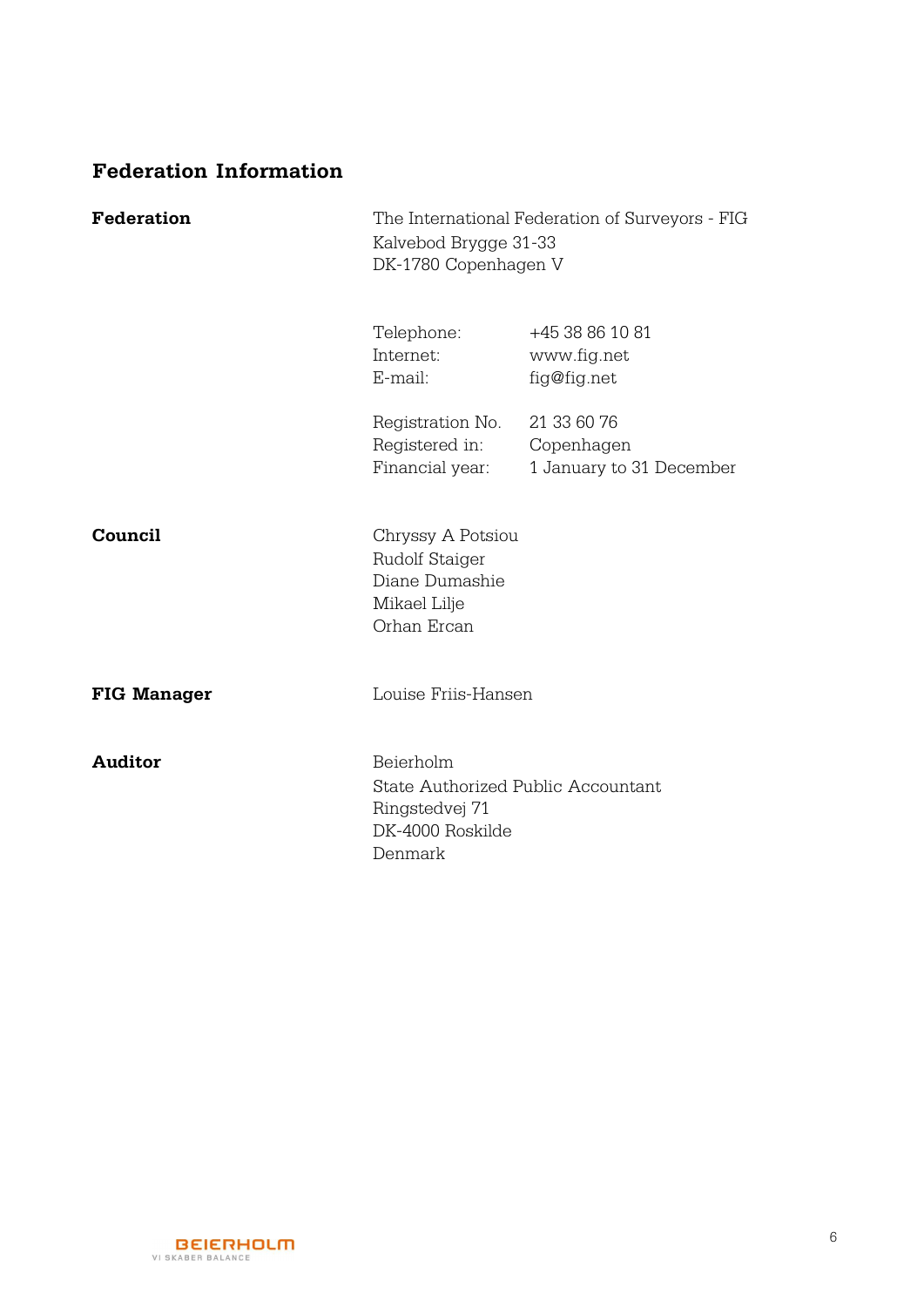## **Accounting policies**

This Annual Financial Statements has been prepared in accordance with generally accepted accounting principles of associations.

The accounting policies applied for the Financial Statements are consistent with those applied last year.

#### **Recognition and measurement overview**

Income is recognised in the income statement when earned, where as costs are recognised by the amounts attributable to this financial year. Value adjustments of financial assets and liabilities are recognised in the income statements as financial income or financial expenses. Also depreciations are recognised in the income statement.

Assets are recognised in the balance sheet when it is probable as a result of a prior event that future economic benefits will flow to the Federation, and the value of the asset can be measured reliably.

Liabilities are recognised in the balance sheet when it is probable that future economic benefits will flow out of the Federation, and the value of the liability can be measured reliably.

On initial recognition, assets and liabilities are measured at cost. Measurement subsequent to initial recognition is effected as described below for each financial statement item.

Anticipated risks and losses that arise before the time of presentation of the Financial Statements and that confirm or invalidate affairs and conditions existing at the balance sheet date are considered at recognition and measurement.

## **Income Statement**

#### **Income and expenses**

Items of income or expenses are stated within the period to which they relate irrespective of the payment date.

## **Balance Sheet**

**Deposits** Deposits are measured at nominal value.

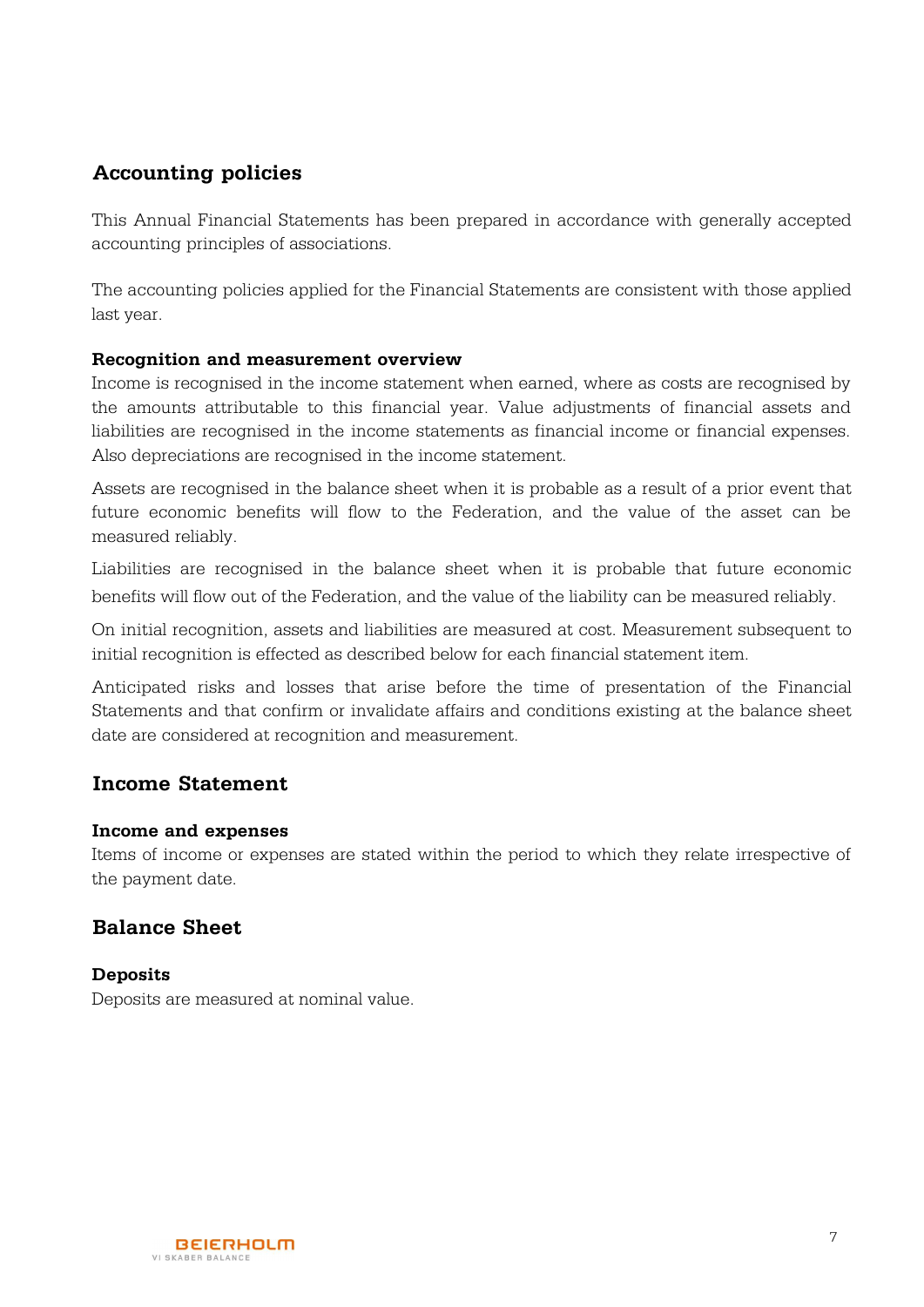## **Accounting policies**

#### **Receivables**

Receivables are measured at amortised cost, usually equalling nominal value less provisions for bad debts.

Prepayments comprise costs incurred relation to the subsequent financial year.

#### **Stocks**

Stocks are measured at cost price.

#### **Investments funds**

Investment funds are measured at quoted market price.

#### **Reserves**

Reseves are measured at amortized cost, which corresponds to nominal value. Reserves includes provision to future events and IT investements.

#### **Current liabilities**

Current liabilities are measured at amortized cost, which corresponds to nominal value.

#### **Foreign currency translation**

On initial recognition, foreign currency transactions are translated applying the exchange rate at the transaction date. Exchange differences that arise between the rate at the transaction date and the one in effect at the payment date or the rate at the balance sheet date are recognised in the income statement as financial income or financial expenses.

Receivables, payables and other monetary items denominated in foreign currencies that have not been settled at exchange rate on the balance sheet date and the transaction date is recognised in the income statement as financial income or financial expenses.

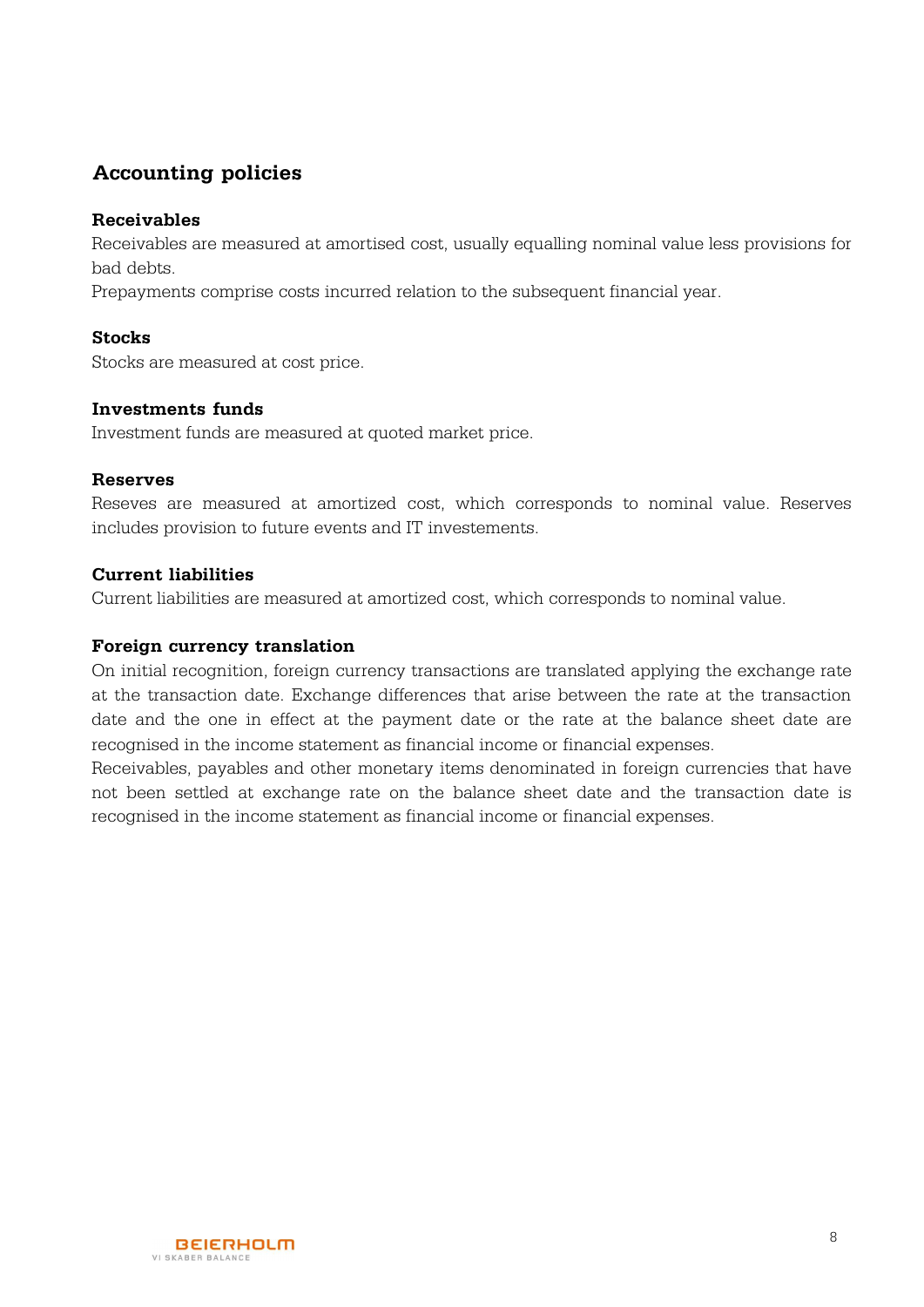# **Income Statement for 1 January - 31 December 2016 for The International Federation of Surveyors - FIG**

|                                    | 2016      | 2015      |
|------------------------------------|-----------|-----------|
|                                    | EURO      | EURO      |
| <b>Regular Income</b>              |           |           |
|                                    | 260.794   | 253.998   |
|                                    | 33.441    | 30.351    |
|                                    | 79.450    | 80.046    |
|                                    | 12.237    | 11.593    |
|                                    | (32.072)  | (25.611)  |
|                                    | (5.067)   | $\cup$    |
|                                    | 348.783   | 350.377   |
|                                    | 6.277     | 3.907     |
|                                    | (523)     | (411)     |
|                                    | 4.126     | (3.311)   |
|                                    | 50.000    | 44.549    |
| <b>Total Regular Income</b>        | 408.663   | 395.111   |
| <b>Regular Expenditure</b>         |           |           |
| Administration                     |           |           |
|                                    | (134.608) | (152.396) |
|                                    | (45.381)  | (41.128)  |
|                                    | (179.989) | (193.524) |
|                                    | (13.880)  | (11.775)  |
|                                    | (151.524) | (145.998) |
| Commission support                 |           |           |
|                                    | (30.000)  | (30.011)  |
|                                    | (3.000)   | (3.004)   |
|                                    | (33.000)  | (33.015)  |
| <b>Total Regular Expenditure</b>   | (378.393) | (384.312) |
| Regular income/Regular Expenditure | 30.270    | 10.799    |

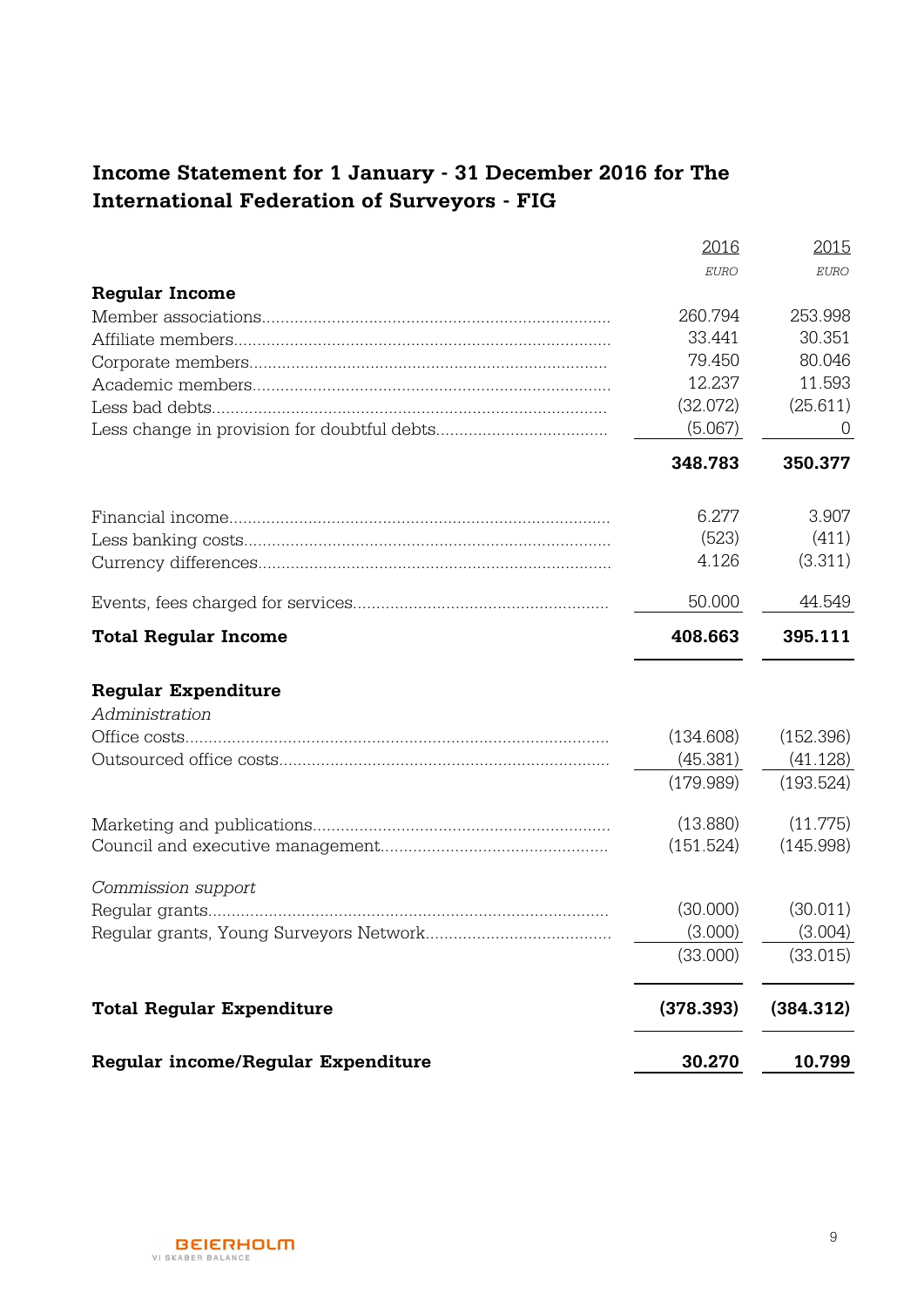# **Income Statement for 1 January - 31 December 2016 for The International Federation of Surveyors - FIG**

|                                                        | 2016        | 2015        |
|--------------------------------------------------------|-------------|-------------|
|                                                        | <b>EURO</b> | <b>EURO</b> |
| <b>Result brought forward</b>                          | 30.270      | 10.799      |
| Projects, events - funds recived by FIG                |             |             |
|                                                        | 11.031      | $\Omega$    |
|                                                        | 12.994      | $\cup$      |
|                                                        | 24.025      | 0           |
| Development spend                                      |             |             |
|                                                        | (11.815)    | (27.337)    |
|                                                        | (5.007)     | (5.695)     |
|                                                        | O           | (2.248)     |
|                                                        | (16.822)    | (35.280)    |
| <b>Final Result (Deficit)</b>                          | 37.473      | (24.481)    |
| The Final Result is recommended distributed as follows |             |             |
|                                                        | O           | $\Omega$    |
|                                                        | 20,000      | (20.000)    |
|                                                        | 17.473      | (4.481)     |
|                                                        | 37.473      | (24.481)    |

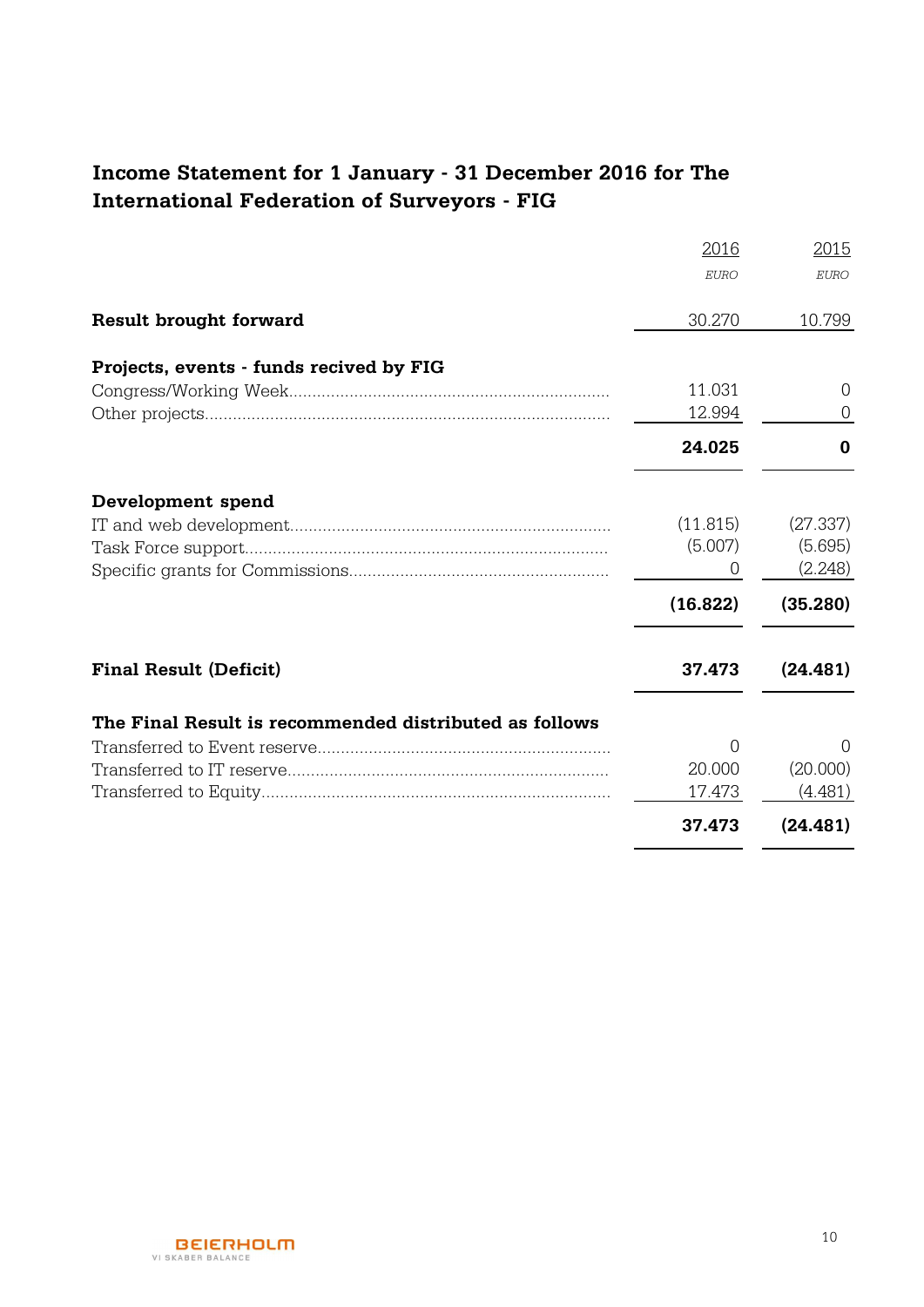# **Balance Sheet at 31 December 2016 for The International Federation of Surveyors - FIG**

|                                        | 2016        | 2015        |
|----------------------------------------|-------------|-------------|
| <b>Assets</b>                          | <b>EURO</b> | <b>EURO</b> |
| <b>Current assets:</b>                 |             |             |
| Receivables:                           |             |             |
|                                        | 55.465      | 86.937      |
|                                        | 14.199      | 193         |
|                                        | 4.049       | 13.449      |
|                                        | 2.688       | 3.036       |
|                                        | 20.693      | 18.437      |
|                                        | 0           | 1.424       |
|                                        | 212.540     | 209.121     |
|                                        | 644.005     | 493.811     |
| <b>Total current assets</b>            | 953.639     | 826.408     |
| <b>Total assets</b>                    | 953.639     | 826.408     |
| <b>Equity and liabilities</b>          |             |             |
| Equity:                                |             |             |
|                                        | 444.647     | 449.128     |
|                                        | 17.473      | $-4.481$    |
| <b>Total equity</b>                    | 462.120     | 444.647     |
| Reserves:                              |             |             |
|                                        | 25.000      | 25.000      |
|                                        | 50.000      | 30.000      |
| <b>Total reserve</b>                   | 75.000      | 55.000      |
| Liablities:                            |             |             |
|                                        | 16.747      | 23.896      |
|                                        | 235.892     | 230.549     |
|                                        | 163.880     | 72.316      |
| <b>Total liabilities</b>               | 416.519     | 326.761     |
| Total equity, reserves and liabilities | 953.639     | 826.408     |
|                                        |             |             |

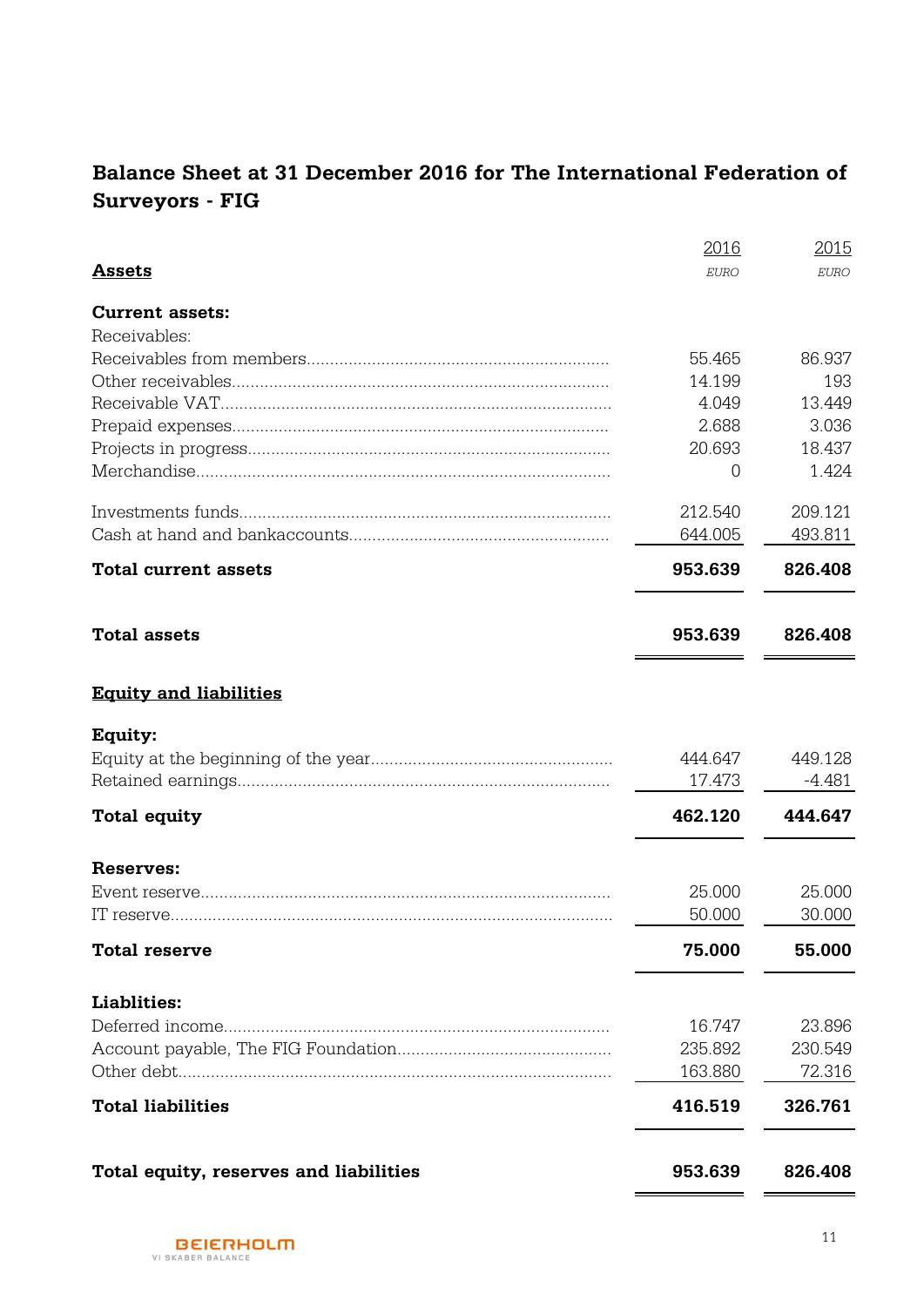# Income Statement for 1 January - 31 December 2016 for the FIG Founda

|                               | 2016        | 2015     |
|-------------------------------|-------------|----------|
|                               | <b>EURO</b> | EURO     |
| <b>Donations</b>              |             |          |
|                               | 97          | 247      |
|                               | 10.000      | 10.002   |
|                               | 10.173      | 9.298    |
|                               | 2.191       | 1.155    |
| <b>Total Income</b>           | 22.461      | 20.702   |
| <b>Expenses</b>               |             |          |
|                               | (19.811)    | (15.034) |
| <b>Total Expenses</b>         | (19.811)    | (15.034) |
| <b>Final Result (Deficit)</b> | 2.650       | 5.668    |